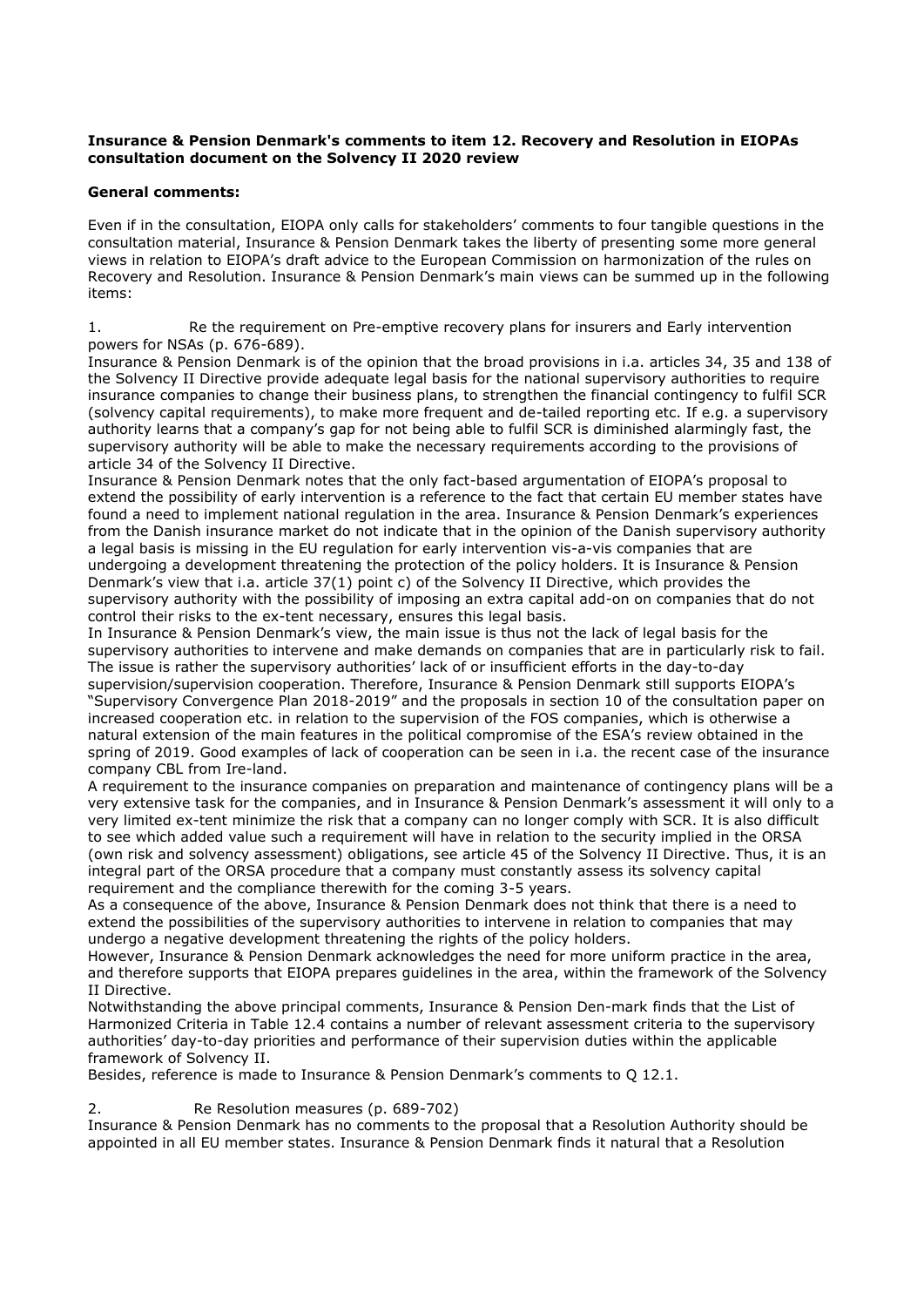Authority is identical to the national supervisory authority and has noted that EIOPA's proposal can also accommodate this solution.

Insurance & Pension Denmark also thinks that it should be considered to give the Resolution Authority a possibility of using funds from a guarantee fund to prevent a bankruptcy if that is the generally best solution for all the parties involved.

Insurance & Pension Denmark cannot see the need for the proposal that the Resolution Authority of each member state is under an obligation to prepare resolution plans for certain insurance undertakings in the said market. Insurance & Pension Denmark does not think that there is any need for such rules or for treating customers differently in the various companies.

Insurance & Pension Denmark has no comments to the list in item 12.155 (p. 700-701) of the possible actions which in the circumstances may be relevant in connection with dissolution of insurance companies.

In item 12.136 (p. 695), EIOPA proposes as follows: "In accordance with the proportionality principle, EIOPA advises to introduce simplified obligations for eligible undertakings." Insurance & Pension Denmark fails to see that this proposal is substantiated, or what is the purpose of or the possible extent of such obligations.

Besides, reference is made to Insurance & Pension Denmark's comments to Q 12.2.

# 3. Re Trigger for early intervention (p. 703-705)

As mentioned under item 1, Insurance & Pension Denmark fails to see the need for new supplementary regulation in relation to the applicable Solvency II Directive for the purpose of rendering early intervention possible to the supervisory authorities.

However, Insurance & Pension Denmark does not disagree with EIOPA with the listing of indicators (early intervention triggers) as stated in item 12.171. Nor does Insurance & Pension Denmark disagree that there may be a need, e.g. in guidelines based on the considerations listed in item 12.177 (p. 704-705) to provide detailed guidelines on instances that indicate a need for intervention on the part of the supervisory authorities according to the broad authorization provisions in articles 34 and 138 of the Solvency II Directive. Reference is also made to Insurance & Pension Denmark's comments to Q 12.3.

4. Re Trigger for entry into recovery (p. 705-706)

Insurance & Pension Denmark can agree non-compliance with SCR – as de-scribed particularly in article 138 of the Solvency II Directive – being the relevant trigger for "entry into recovery". It does appear clearly from article 138(2) that the consequence of a breach of SCR is a requirement for preparation of a recovery plan.

Consequently, Insurance & Pension Denmark cannot agree to the proposal that there is a need for creating further legal basis for early intervention than those already comprised by the Solvency II Directive, including in particular article 138 and also articles 34 and 35.

5. Re Triggers for entry into resolution (p. 706-709)

Insurance & Pension Denmark can consent to EIOPA's proposal (p. 709) that appropriate triggers are implemented for entry into resolution supplemented by guidelines for the national supervisory authorities' stance in the individual events.

### **Comments to the four questions:**

### **Re Q 12.1 (p. 685)**

As mentioned under the general comments, Insurance & Pension Denmark is not of the opinion that it is necessary to extend Solvency II with further powers for the supervisory authorities in order to make demands on preventive recovery plans and impose preventive measures. Reference is made to item 1 in the general comment.

If any proposals are made based on EIOPA's advice, Insurance & Pension Denmark believes that the decisive consideration should be the policy holders, in that – if a bankruptcy should occur despite the fact that the Solvency II regulation to a great extent limits the risk of such bankruptcy – there is a considerable risk that the policy holders will suffer harm in case of an insurance company's bankruptcy.

# **Re Q 12.2 (p. 695)**

Here, Insurance & Pension Denmark also thinks that the decisive point of any delimitation is the consideration for the policy holders who are at a substantial risk of suffering harm in case an insurance company goes bankrupt, despite the Solvency II regulation**.**

# **Re Q 12.3 (p.705)**